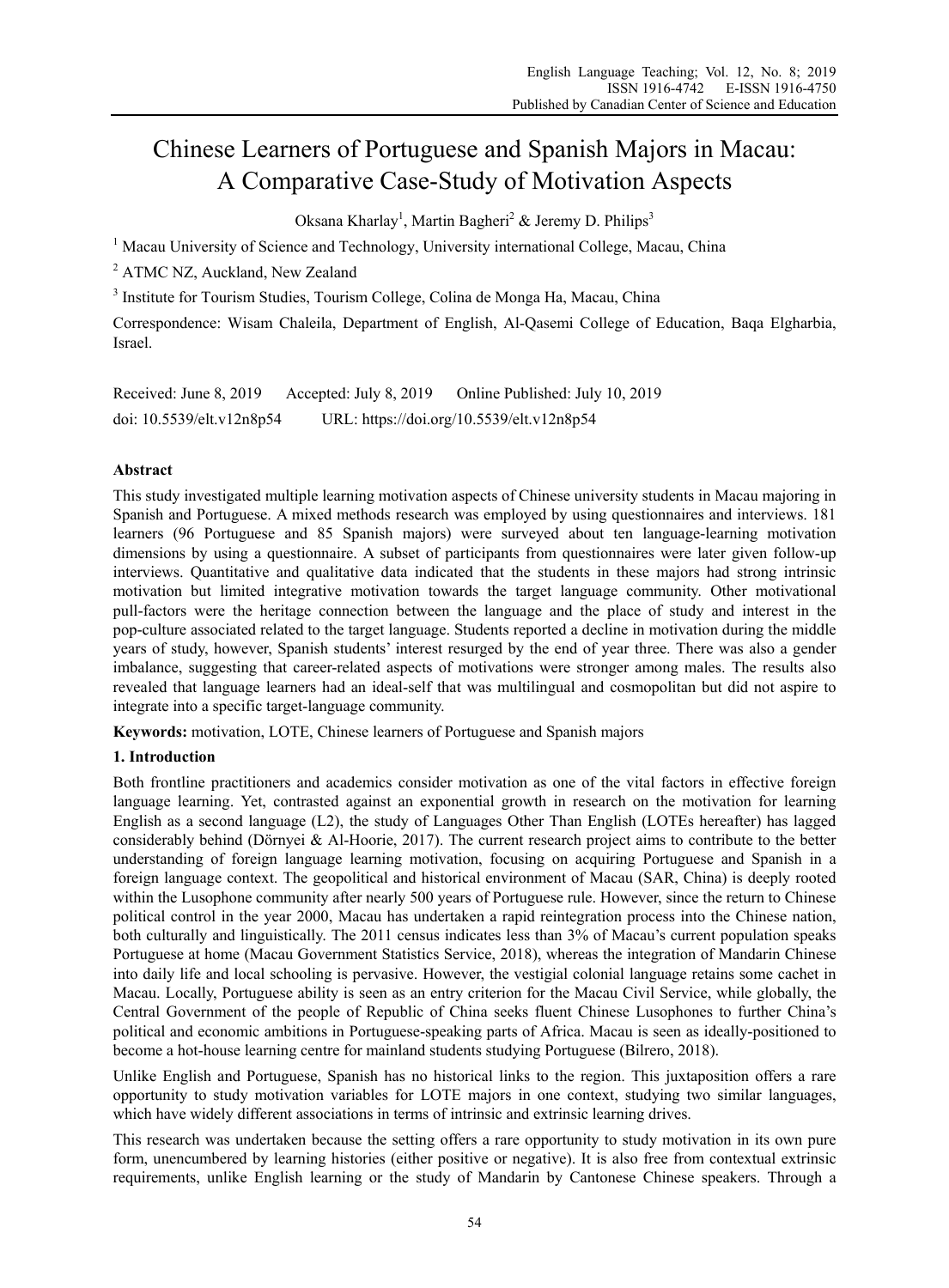cross-sectional study, access to undergraduates in all four years of their degrees, it allows investigation of the year-by-year temporal dimensions of how drives, attitudes, and expectations evolve.

## *1.1 Language Learning Motivation and LOTES*

The essential role of motivation in language learning has ensured that it has been extensively studied, dissected, classified and reclassified. Earl Stevick (1982) compared motivation with food, as it is vital for the continuation of the learner's journey. The growth of the global English teaching "industry" and its academic foundations have resulted in a broad range of research investigating English language learner (ELL hereafter) motivation. LOTE learner (LOTEL hereafter) motivation is an emergent complementary topic with a rather more modest history of academic enquiry, theorisation, and practical applications.

What is the degree of relationship between ELL and LOTEL motivations? Should wholesale cross-applicability be assumed? Are the concepts and theories of learner motivation shared or so specific as to be distinct for individual target languages? The clearest way to differentiate is not by target language but by learning context. A broad-based, frequently universalised concept such as Dörnyei's Ideal L2 Self (2009), applies more strongly in contexts where the learner has concrete reasons to envision a future self by using the language for self-fulfilment related purposes. Whereas learning the language of a conquering military power in a prison camp context, for instance, would facilitate a much weaker personal vision of the ultimate L2 self. The study of learning motivation is predicated on the assumption of a common core of motivational forces at work in all learning.

An early motivational dichotomy that language teaching inherited from general learning theory, is the division between intrinsic motivation(s), which is self-selected, personal and unlinked to tangible rewards, and extrinsic motivation. Bruner (1966), for example, classified the learner's aspiration to learn just knowing something new as a powerful form of intrinsic motivation for classroom use. Extrinsic motivation(s) is learning aspirations born from the desire for some form of reward, incentive or tangible positive outcome, now or in the future, resulting from successfully learning the target. All learners have a mixture of intrinsic and extrinsic motivations, however, one or the other force may be dominant in the critical choice to undertake, continue or abandon studying a language (Cho, 2012; Niemiec & Ryan, 2009).

This binary breakdown of motivational forces has proven unsatisfactory and most contemporary scholars have sought to augment this division and alter or reclassify ELL motivations beyond the psychological dyad of intrinsic/extrinsic. Stevick (1996, p. 8) identified "academic motivations" such as getting the right answer in a classroom situation and the more common and much more powerful "life motivations", like ego-fulfilment or functionality in a society where the target language is spoken. Life motivations are of course fully context-dependent and often involve an assimilation of intrinsic and extrinsic elements.

Integration is a frequent, bedrock goal of language learning. The idea of integrative motivation (Gardner & Lambert, 1972), defined as learning from a desire to blend into the target language community, is contrasted with instrumental motivation where learning the target language (TL hereafter) is a means to a goal that does not involve actively assimilating with the language's speakers. Again, this motivational dichotomy is largely context-driven, with immigrant learners presumed to have a much stronger integrative pull than Foreign Language (FL) learners, especially those learning an "exotic" language in a classroom context with limited other exposure, such as the Japanese learners of Welsh targeted by Nagata and Koike (2011).

Just as the widespread use of English, and thus English learning is a result of globalisation forces, LOTEL motivation functions within global cultural and economic fluxes. In the current global context, LOTE learning motivation bases are linked to a form of new cosmopolitanism which means that the necessary education is available to those with the economic means. In many local contexts, learners may be exposed to multiple regional or national languages before they encounter English in an institutional or commercial teaching situation. These polylingual individuals have language learning profiles shaped by studying one or multiple LOTEs while simultaneously learning English as part of their basic education. This can be seen in Cantonese speakers learning Mandarin in south China, or Malay speakers learning Mandarin in Singapore. This kind of educated cosmopolitanism fuels LOTEL motivation since learning an additional language is not seen as peculiar. What constitutes integrative motivation is less clear-cut because there is no single target group for social or economic integration. The motivational field for young "global cosmopolitans" is diverse.

Going from external factors to internal influences on LOTEL motivation, Dӧrnyei's (2005) ideas about a self-based approach to language learning motivational forces, have strong applicability in assessing the motivations of global cosmopolitans even though they are not technically studying an "L2". Specifically, the L2 Motivational Self System (2005, [L2MSS hereafter]) provides a useful lens to identify the types of motivation applicable to a non-local LOTE learning situation in the South China context. The key components from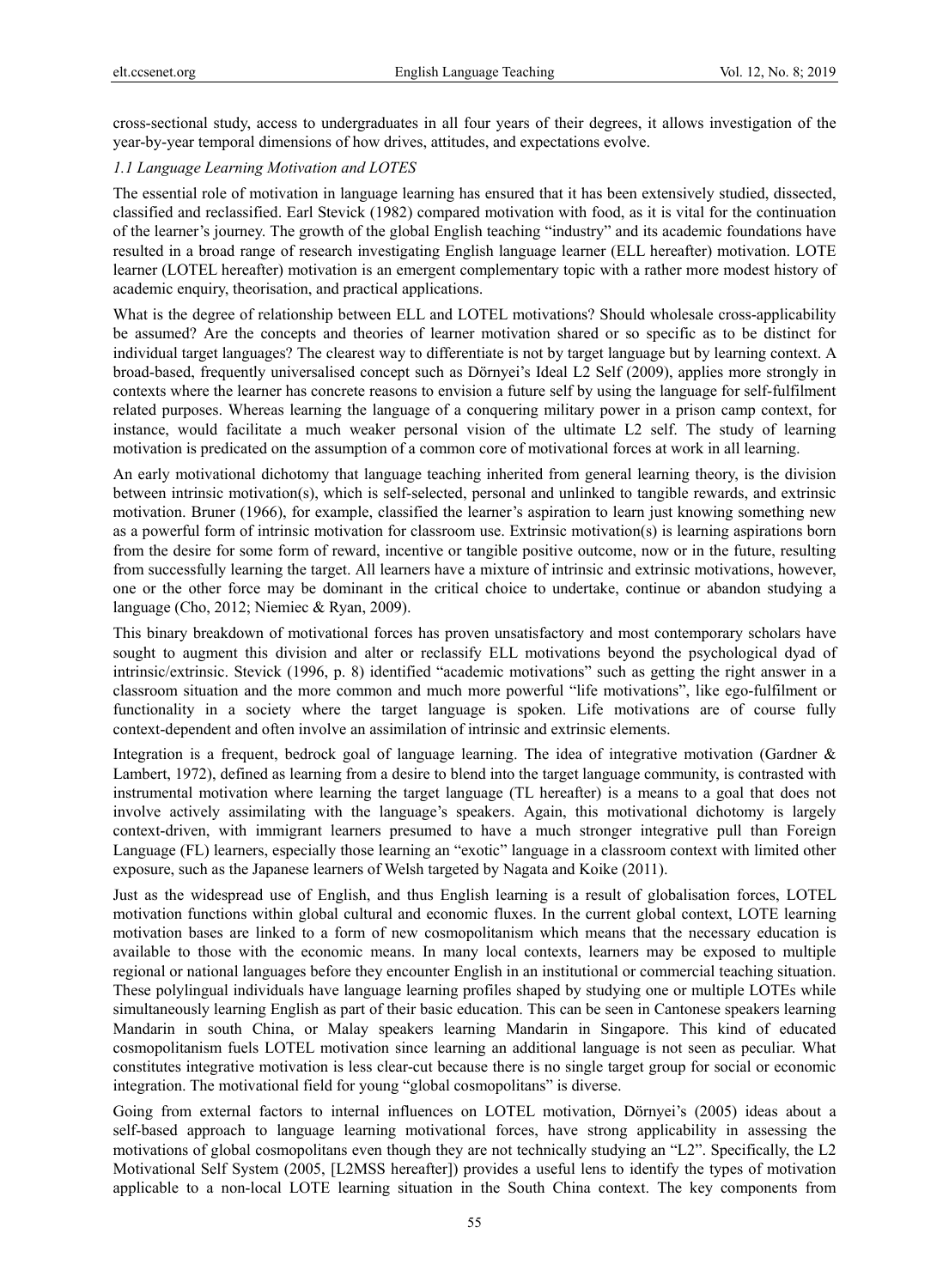Dörnyei's (2005) L2MSS, that lend themselves to research reproducibility, are the contrast between the Ideal L2 self and Ought-to L2 Self. The influential, motivational vision of the Ideal L2 Self, as contrasted with the more socially situated, extrinsic Ought-to L2 Self, is particularly relevant to learning in the context of assessed, institutional, tertiary-level language learning.

## *1.2 Rationale and Research Questions*

In examining the motivation to study Portuguese or Spanish by students now living in South China, we are going to understand the reasons that underlie students' drive to invest time and effort in language learning. Macau's history is deeply rooted in the Portuguese culture, language and traditions which continue today. It is bound to develop even further following the One Road One Belt Initiative, a key Chinese central government project aimed at strengthening cultural and commercial ties within historical trade routes. Thus, Macau and its cultural legacy could influence decisions when selecting to study a LOTE. In comparison, Spanish has no privileged historical connection to the region. Though Spanish is "second only to English in its international reach" (Crystal, 2011, p. 72), this is not the case in Southern China. Despite the high number of speakers globally and a broad span geographically, Spanish does not fully enjoy the prestige of being a 'commercial facilitator' LOTE, such as German, Japanese or Russian.

It is worth noting that within the SAR's universities, only 5% of all local students are currently enrolled in Portuguese courses and no Macanese students have chosen Spanish as their sole focus of study since 2013.

This study aims to explore Chinese students' motivation to learn Portuguese and Spanish languages in general and identify and compare factors that influence their motivational behaviour in particular. The key research questions that this study will address are:

- (a) What motivational factors contribute to the decision to study Spanish or Portuguese in an FL context?
- (b) Are there any differences in motivation among Portuguese and Spanish language learners?

We will identify the motivation variables and compare the results between Portuguese and Spanish majors to determine any significant differences. We will also discuss the motivational role of social and political aspects that promote interest in Portuguese and Spanish language learning among Chinese learners.

# **2. Method**

## *2.1 Research Design*

Mixed methods research (MMR) can be used for five main reasons including triangulation, complementarity, initiation, expansion, and development (Riazi, 2017). This study drew on MMR to triangulate both quantitative and qualitative data to achieve an in-depth understanding of motivations aspects by enabling the researchers to cross-validate one set of findings against the other (Creswell, 2012; Riazi, 2017; Tashakkori & Teddlie, 2011). We collected quantitative data from questionnaire responses and qualitative data from interviews. The data were designed to provide complementary perspectives.

## *2.2 The Context of the Study*

The study was carried out at the Macau University of Science and Technology (M.U.S.T.), a private tertiary institution founded in 2000 in Macao, a Special Administrative Region (SAR) in Southern China. There are 12 faculties and academic units that run a wide range of courses. The University International College (UIC), a relatively new university faculty established in 2010, provides both degree and non-degree programs in English, Portuguese, Spanish, and Chinese. All the study participants are currently undergraduate UIC students enrolled in Bachelor of Arts in Foreign Language Studies program with Portuguese or Spanish as their major.

## *2.3 Participants*

A nested sampling was employed in this study as a subset of participants from quantitative strand (questionnaires) was used for qualitative strand (interviews). Nested sampling can be used in studies like the current one as the main purpose is triangulation (Riazi, 2017). The survey participants included a total of 181 undergraduate students from two majors (Portuguese and Spanish) at a private university in Macau, China. 52% of learners were Portuguese majors; 48% from Spanish majors. The gender distribution is highly skewed towards female learners. Details about participants are presented in Table 1 below.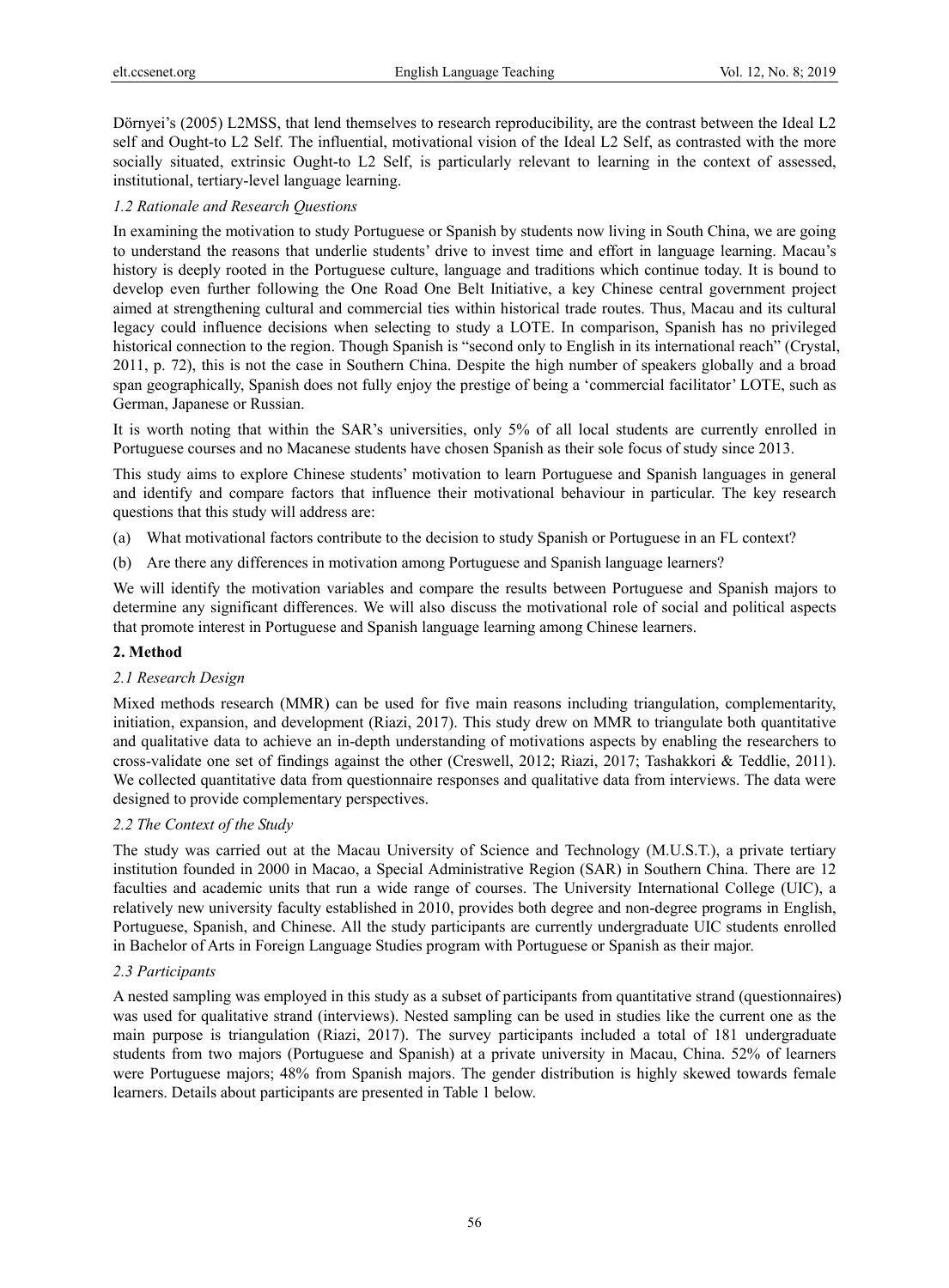|       | Portuguese majors  |        |              |           |                      | Spanish majors |              |           |  |  |  |
|-------|--------------------|--------|--------------|-----------|----------------------|----------------|--------------|-----------|--|--|--|
| Year  | male $(N)$         | age(m) | female $(N)$ | age $(m)$ | male $(N)$           | age $(m)$      | female $(N)$ | age $(m)$ |  |  |  |
|       | 12(57%)            | 18.8   | 23(31%)      | 17.8      | 8(46%)               | 18             | 15(22%)      | 17        |  |  |  |
| 2     | 3(14%)             | 19.0   | $22(30\%)$   | 19.0      | 3(18%)               | 20             | 26(38%)      | 19        |  |  |  |
| 3     | 5(24%)             | 21.0   | 17(23%)      | 20.0      | 3(18%)               | 22             | 16(23%)      | 20        |  |  |  |
| 4     | 1(5%)              | 22.0   | 12(16%)      | 21.5      | 3(18%)               | 22             | 12(17%)      | 21        |  |  |  |
| total | $n=21$<br>$n = 74$ |        |              |           | $n = 17$<br>$n = 69$ |                |              |           |  |  |  |
|       |                    |        | $n = 95$     |           | $n = 86$             |                |              |           |  |  |  |

#### Table 1. Participant information

95% of the students (172) are native speakers of Mandarin from the People's Republic of China and 5% of students (9) are Macau Chinese speakers of both Cantonese and Mandarin.

All participants studied English as a foreign language in their schools starting from the primary school (for more than 12 years on average) as required by the Chinese educational system. Additionally, four learners (4.2%, including one male) among the Portuguese majors and three learners of Spanish (3.5%, all females) had had some previous experience of studying these languages ('a little time' as described by one of the Spanish major respondents) before they entered university.

#### *2.4 Instruments*

The quantitative method including questionnaires was employed to address the key questions and gain further insights. To better identify relationships between variables, along with eventual trends and patterns, a quantitative approach was preferred in collecting data in order to allow the analysis of a large pool of candidates (Dörnyei, 2007). The questionnaire was adapted from Dörnyei et al. (2010) and it consists of two main parts (10 dimensions, 62 items in total):

Part I includes six dimensions (A-F), with 46 items presented as statements about ideal LOTE self (dimension A; 9 items;  $\alpha$  = .93), ought-to LOTE self (B; 9 items;  $\alpha$  = .91), parental encouragement / family influence (C; 9 items;  $\alpha = .86$ ), instrumentality-promotion (D; 12 items;  $\alpha = .9$ ), travel orientation (E; 3 items;  $\alpha = .74$ ), interest in the Portuguese/Spanish language (F; 4 items; *α* = .91). Part I was based on a six-point nominal Likert scale ranging from six ('strongly agree') to one ('strongly disagree').

Part II comprises of four dimensions (G-J) focusing on attitudes toward learning Portuguese/Spanish (G; 5 items;  $\alpha = .92$ ), integrativeness (H; 3 items;  $\alpha = .61$ .), cultural interest (I; 4 items;  $\alpha = .9$ ), attitudes toward LOTE community (J; 4 items;  $\alpha$  = .9) with 16 close-ended questions based on a six-point nominal Likert scale ranging from six ('very much') to one ('not at all'). The questionnaire items were written in English and translated into Chinese by qualified translators. The raw data were then analysed using SPSS 24 tests to identify differences in motivational variables in Portuguese and Spanish majors.

In terms of qualitative strand, 31 of the Portuguese majors (years 2 and 3) and 24 of the Spanish majors (years 3 and 4) students were later interviewed. Five open-ended questions were used, aimed at delving deeper into the Chinese learners' motivation to study Portuguese and Spanish. The foci were: the motivation for learner's LOTE choice; family influence; general LOTE culture perception; and LOTE perceived usefulness. The nuances exposed through the interviews complemented the research findings from the statistical analyses. All interviews were conducted separately and lasted an average of 5-6 minutes. To avoid subjectivity bias, the interview data were discussed by all the authors. Responses were distilled into recurrent patterns, allowing for coding into seven distinct categories (Table 2).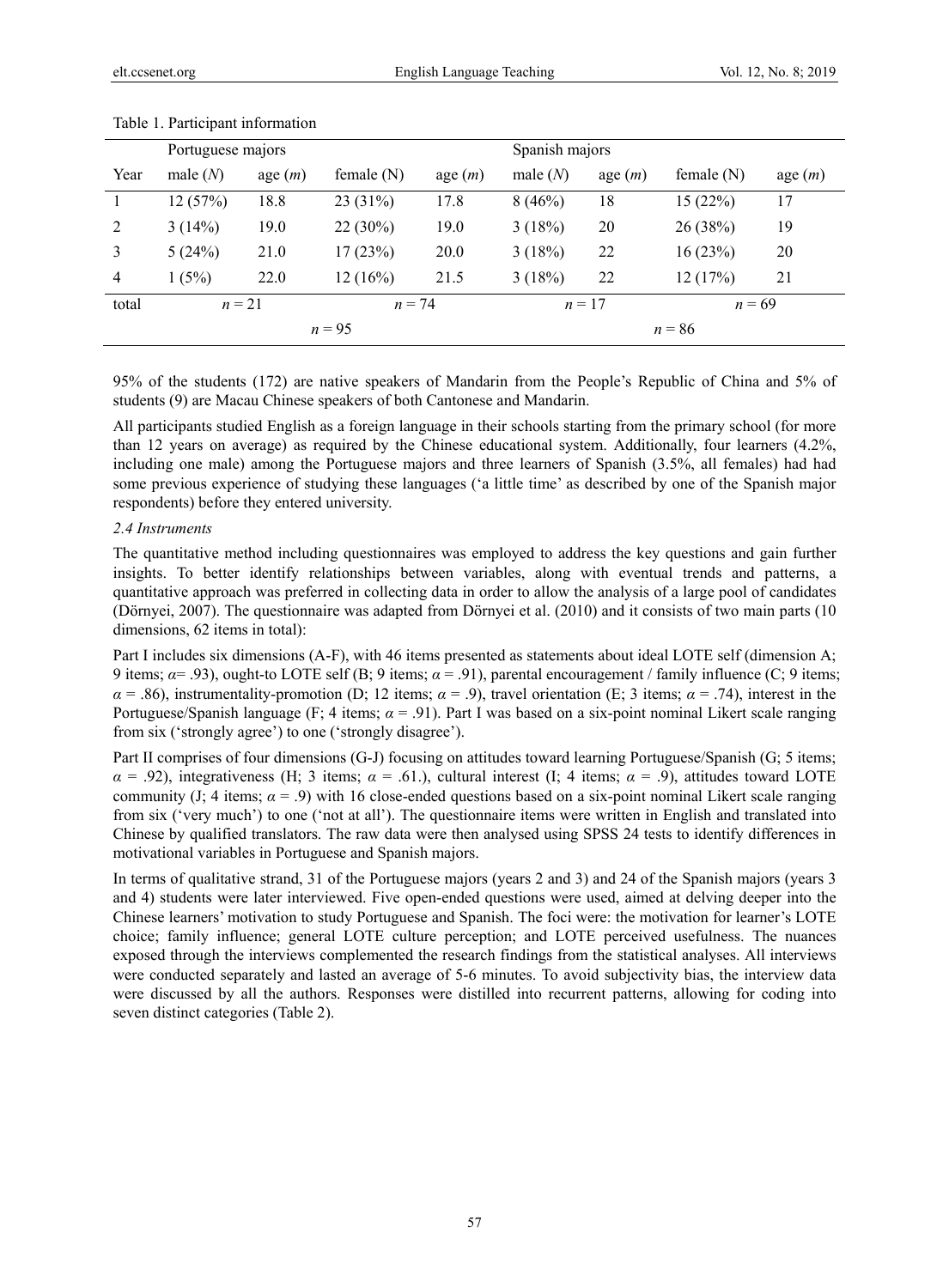| Categorisation             | Code       | Description                                          |
|----------------------------|------------|------------------------------------------------------|
| Interest in LOTE           | IL         | Interest for the language                            |
| Interest in LOTE Culture   | ILC.       | General interest for the culture                     |
| Multilingual Self          | MS         | Interest to learn an additional language             |
| Low-Ability Other subjects | LAO        | Least resistance path to futher qualification        |
| Employment/Fam. Business   | <b>EFB</b> | Enhance employability and/or running family business |
| Macau Lusophonic Heritage  | MLH        | Macau's strong European language heritage            |

Table 2. Categorisation and coding of interview responses

## *2.5 Data Collection*

The data collection process was from October to December 2017. The process of questionnaire distribution was enabled by colleagues who ensured a high collection rate. All the respondents were informed of the purpose of the survey and given instructions. Teachers offered their class time and imposed no time constraints on the questionnaire completion. At the end of the questionnaire, there was a statement that invited participants to take part in interviews. As a whole, 51 students accepted to take part in interviews.

## *2.6 Data Analysis*

## 2.6.1 Quantitative Data Analysis

The Cronbach's alpha (*α*) test was used to verify the dimensions of the responses expressed as a reliability coefficient, a parameter that will be included in further analysis. For Portuguese learners, most of the dimensions gained high-reliability coefficients. Integrativeness for Spanish students; however, has low-reliability scores for years 1 (.33), 2 (.51), and 3 (.16). To some extent, this could be explained by the small size of the research pool (only three questions included). Nonetheless, the  $\alpha$  results for integrativeness dimension among Portuguese language learners instead reveal acceptable scores (.65-.69). We found a comparable high number for year 4 Spanish language learners (.66). As a possible interpretation, we may consider that first, Spanish major learners may not have had the economic means or time available for overseas travel or study experiences and thus may have had limited opportunity to increase their familiarity with Spanish culture. Second, these students are not sufficiently confident in their command of the language to be able to assimilate with another culture different from Chinese. Under those circumstances, integrativeness does not influence language learning motivation. The change in score for year 4 can be accounted for by the fact that the majority of students take courses offered by universities in Spain during the summer after completing year 3. These training sessions could be the main reason for the score differences. Subsequently, integrativeness dimension results for years 1 to 3 were excluded from further analysis. Similarly, we had to remove year 1 travel orientation results  $(a = .45)$  due to the students' limited travel experience, as mentioned previously.

#### 2.6.2 Qualitative Data Analysis

All students' interviews were recorded and transcribed by the researchers. All transcriptions were entered into NVivo to be analysed. This program does not analyse the data, however, it facilitated the process of coding, analysing, and presentation of data (Creswell, 2012). Students' responses were coded against the five predetermined categories: the motivation for learner's LOTE choice; family influence; general LOTE culture perception; and LOTE perceived usefulness.

## **3. Results**

## *3.1 Motivational Variables Correlations*

The Pearson correlation (*r*) test was conducted to identify the specific interconnections between the motivational variables in each of the languages. Correlations between motivational variables can be described as ranging from 'very weak' to 'moderate'. However, a strong correlation was observed between ought-to LOTE self and parental encouragement variables (*r* = .77 [Port.] / .69 [Span.]), which might reflect the contribution of family influence in actively shaping a learner's motivation and outlook. Next, there is a strong link between interest in the Portuguese/Spanish language and attitudes toward learning Portuguese/Spanish dimensions (*r* = .76 [Port.] / .78 [Span.]). This can be explained by the existing positive in-class environment that contributes to the students' enthusiasm about the language learning process. Similarly, the results indicate positive associations between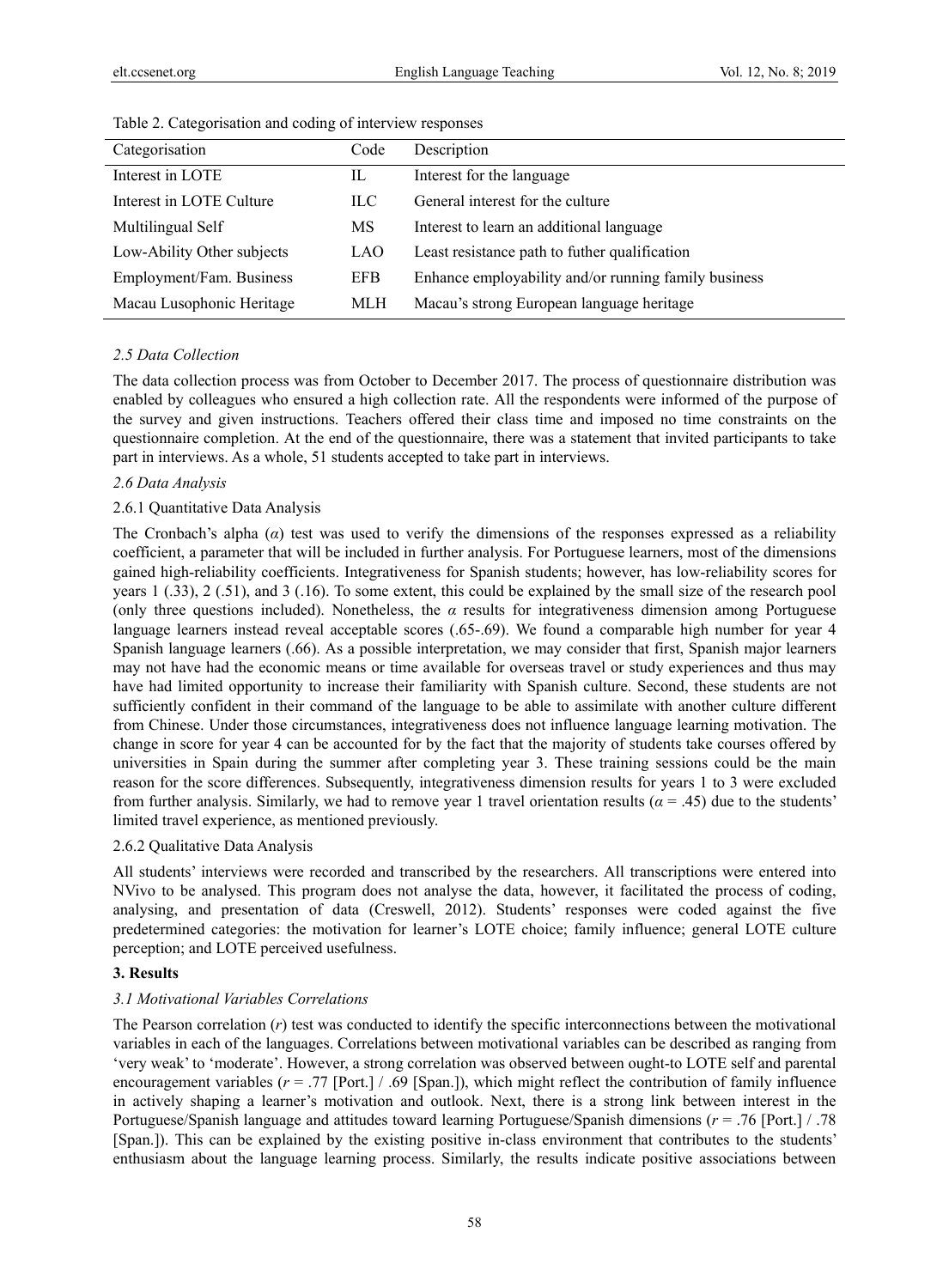integrativeness and cultural interest (*r* = .62 [Port.] / .61 [Span.]), integrativeness and attitudes toward LOTE community ( $r = .65$  [Port.] / .61 [Span.]).

Regarding differences across languages, the integrativeness variable seems to be more closely related to interest in the Portuguese language ( $r = .66$ ) and attitudes toward learning Portuguese language ( $r = .61$ ). In Spanish, the relationship between interest in the Spanish language and cultural interest  $(r = .71)$  and attitudes toward LOTE community (*r* = .66), reveal particularly strong links. The ideal LOTE self and interest in Spanish language were found to be closely related  $(r = .63)$ .

Instead, the analysis revealed mixed results. Specifically, in both languages, ideal LOTE self correlates weakly with integrativeness ( $r = .38$  [Port.] / .30 [Span.]). This is opposite to Dörnyei's (2005) model of a Second Language Motivational Self System or L2MSS which included integrativeness in the Ideal L2 construct. In addition, students seldom associate language proficiency with possible successful career growth, grading it as "non-significant". Instrumentality-promotion shows a relatively weak correlation with ideal LOTE self with *r*  = .54 in Portuguese and *r* = .34 in Spanish respectively. Again, this result differs from Dörneyi's conclusion that instrumental (promotion) drives are closely linked to the ideal LOTE self (Dörneyi, 2009, p. 31).

## *3.2 Comparative Analysis of the Motivational Role of Variables*

Independent-samples t-tests were carried out to compare the differences in motivational variables for the two majors. In general, there were no significant variations identified in the dimensions analysed. However, the results highlight a significant difference in the integrativeness dimension in item H2 "How much would you like to become similar to the people who speak Portuguese/Spanish?" [Port.  $(N = 95; m = 4.78; SD = 1.25)$  / Span. (*N*  $= 15$ ;  $m = 3.47$ ;  $SD = 2.07$ ;  $t = 2.9$ ;  $Sig.$  (2-tailed) = .03; effect size = 0.07;  $p = 0.000$ ]. The data show a higher motivational level for the Portuguese cohort. This is probably due to the unique cultural links between Macau and Lusophonic countries, given that Portuguese still plays a role in most aspects of local life, including the names of businesses or streets and the local laws. There were no significant differences between LOTEs in terms of using the languages as a mean to a deeper cultural understanding. Likewise, both majors overall share the same commitment towards their subjects of choice.

Tables 3 and 4 present the combined results of the examined motivational role of variables within two majors and four years of study. Overall, the data demonstrate a wide range and high rank of the overall mean values (*m* = from 3.1 to 5.4), suggesting a positive tendency in motivation towards both Portuguese and Spanish learning among Chinese students.

|                | A            |     | B   |     | $\mathcal{C}$ |     | D   |     | ${\bf E}$ |     |
|----------------|--------------|-----|-----|-----|---------------|-----|-----|-----|-----------|-----|
| Year           | m            | SD  | m   | SD  | m             | SD  | m   | SD  | m         | SD  |
|                | 5.2          | .9  | 3.1 | 1.7 | 3.2           | 1.9 | 4.7 | 1.3 | 4.2       | 1.5 |
| 2              | 4.8          | 1.0 | 3.3 | 1.6 | 3.7           | 1.7 | 4.6 | 1.0 | 3.8       | 1.5 |
| 3              | 4.6          | .9  | 3.2 | 1.4 | 3.5           | 1.6 | 4.4 | 1.2 | 3.6       | 1.2 |
| 4              | 4.9          | 1.2 | 3.3 | 1.8 | 3.5           | 1.9 | 4.7 | 1.2 | 3.5       | 1.5 |
|                | $\mathbf{F}$ |     | G   |     | H             |     |     |     | J         |     |
| Year           | m            | SD  | m   | SD  | m             | SD  | m   | SD  | m         | SD  |
|                | 4.9          | 1.2 | 4.9 | 1.1 | 5.2           | .9  | 4.5 | 1.3 | 5.4       | .7  |
| 2              | 4.7          | 1.2 | 4.8 | 1.2 | 4.6           | 1.3 | 4.0 | 1.2 | 5.1       | 1.0 |
| 3              | 4.4          | 1.0 | 4.8 | 1.0 | 4.5           | 1.1 | 3.8 | 1.0 | 5.2       | .7  |
| $\overline{4}$ | 4.3          | 1.5 | 4.5 | 1.3 | 4.8           | 1.0 | 3.8 | 1.2 | 5.2       | 1.1 |

Table 3. Descriptive data for Portuguese majors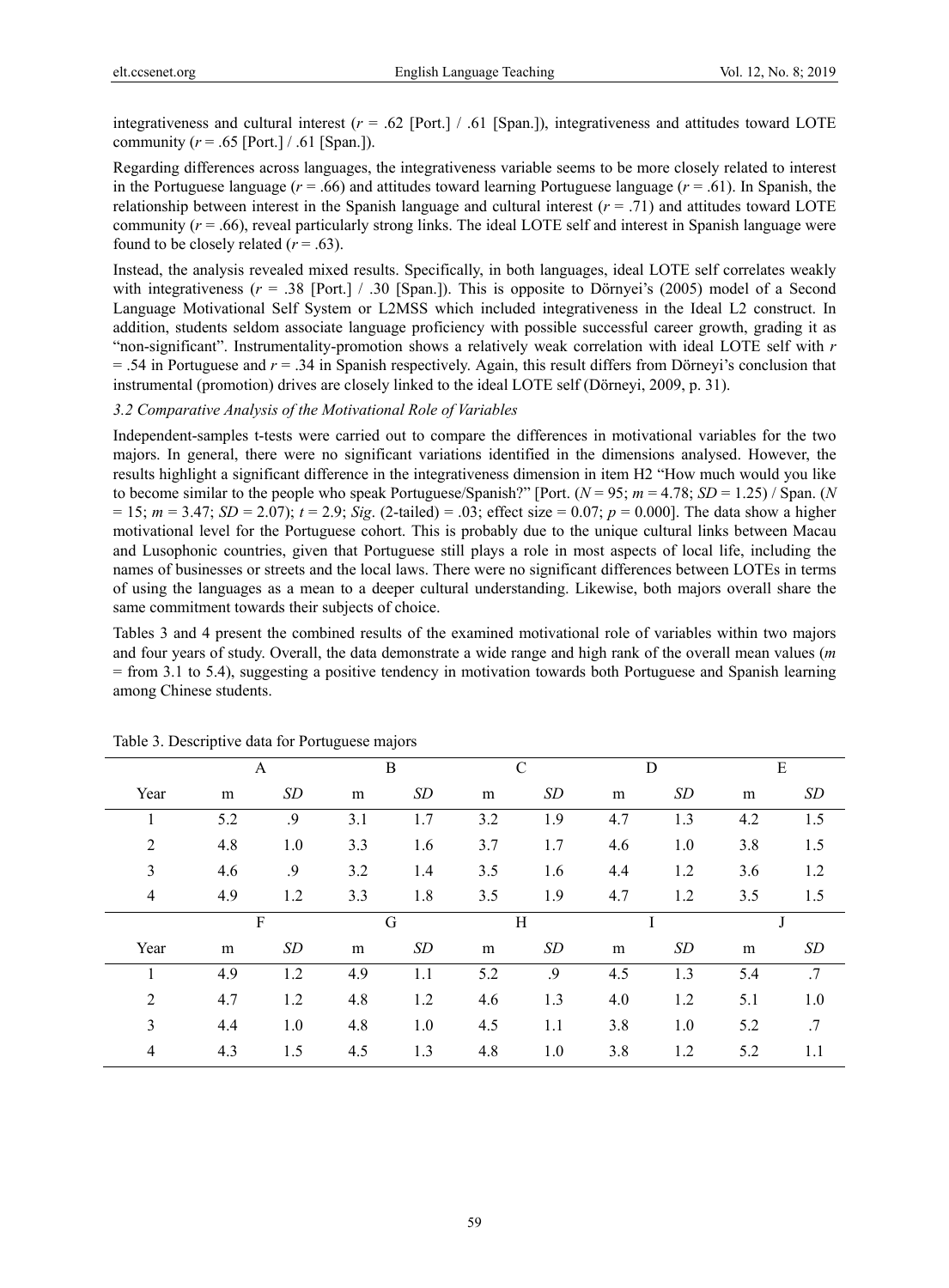|      |     | A   |     | B   |       | $\mathcal{C}$ | D   |     |     | E   |
|------|-----|-----|-----|-----|-------|---------------|-----|-----|-----|-----|
| Year | m   | SD  | m   | SD  | m     | SD            | m   | SD  | m   | SD  |
| 1    | 5.2 | 1.1 | 3.0 | 1.6 | 3.3   | 1.8           | 4.8 | 1.3 | --  |     |
| 2    | 4.9 | .9  | 2.6 | 1.6 | 3.1   | 1.9           | 4.3 | 1.4 | 3.7 | 1.6 |
| 3    | 4.3 | 1.0 | 2.7 | 1.5 | 3.2   | 1.8           | 4.4 | 1.3 | 4.5 | 1.4 |
| 4    | 5.0 | 1.2 | 2.8 | 1.7 | 3.4   | 1.9           | 4.8 | 1.2 | 4.3 | 1.4 |
|      | F   |     | G   |     | Η     |               | I   |     | J   |     |
| Year | m   | SD  | m   | SD  | m     | SD            | m   | SD  | m   | SD  |
|      | 5.2 | .9  | 5.5 | .7  |       | --            | 4.9 | 1.0 | 5.4 | .7  |
| 2    | 4.5 | 1.3 | 4.4 | 1.3 |       |               | 4.5 | 1.3 | 5.2 | .9  |
| 3    | 3.6 | 1.4 | 4.3 | 1.3 | $- -$ | --            | 4.1 | 0.9 | 4.6 | 1.1 |
| 4    | 5.0 | 1.1 | 4.9 | 0.9 | 4.6   | 1.6           | 4.6 | 1.3 | 5.0 | 1.2 |

Table 4. Descriptive data for Spanish majors

Attitudes toward the LOTE community questions (dimension J) received the highest mean values in the two majors (*m* = 5.2 [Port.] / *m* = 5.1 [Span.]). This group shows consistency in high scores in Portuguese with a slightly higher result for year 1 students (m=5.4), which may be explained by an overall more favourable attitude towards their studies among freshmen, who feel enthusiasm about new prospects. However, Spanish year 2 students demonstrated a weaker interest compared to other years. The attitude towards people of Portuguese and Spanish origin or culture is comparable between majors, both conveying a very positive response during the whole course length. Nonetheless, we identified higher than average scores for year 1, possibly driven by expectations and their initial enthusiasm. The correlation between languages is modest (*r =* .4) and mostly due to a year 3 outlier among Spanish students (Table 4). The results revealed a clear link between the cultural interest and the taking up of the course, separate from any eventual benefits in career and education progress.

Overall, dimension A scores highly (the overall  $m = 4.9$ ): students' answers suggested a strong ideal LOTE self as a powerful motivator to learn Portuguese and Spanish. Learners of both majors tended to portray themselves as successful LOTE users aiming to eventually reduce the difference between themselves and native speakers. Two of the highest scores observed were in year 1 and in year 4 Spanish major, while the lowest mean was in year 3. The mean index variation between groups was very modest (1%), with a nearly identical year-by-year difference  $(r = .9)$ .

The dimension of attitudes towards learning the LOTE proves to be an influential variable in the students' motivational disposition. In terms of students' engagement in LOTE classes, dimension G responses indicated a range of scores with the lowest correlation (*r =* .1). There was a slight decrease in years 1 to 3 and a noticeable fall in year 4 Portuguese majors. Instead, Spanish learners' responses showed a dramatic shift from one of the highest scores in year 1 ( $m = 5.5$ ) to  $m = 4.4$ -4.3 in years 2 and 3. The response partially reverses again in the final year of studies.

Integrativeness (dimension H) scores reveal very mixed results. Portuguese students appeared strongly integratively motivated, with the highest mean score in year 1. A decline was observed over the next two years with a slight increase in year 4 and in year 4 Spanish. The conclusion is that learners' general interest in Portuguese culture has a considerable influence on their language learning motivation. However, in Spanish, we believe the analysis was not conclusive since it is based only on year 4 data. In our opinion, this result is non-variant due to a limited research pool and requires further investigation.

Results for instrumentality-promotion dimension (D) indicated broad similarity in patterns across years of study with a small variance in years 2 and 3 in both languages with the highest scores in the years 1 and 4. There was a very high correlation between years (*r =* .7). Although not one of the strongest motivational variables, it appears that students are likely to be motivated by the ideas of further studies overseas and/or achieving success in their future career pursuits.

Dimension F assessed the level of subjective interest in the language and the level of personal engagement and liking. The comparison between the languages showed that the students' interest in Portuguese appears to decrease progressively during their studies. In Spanish, the scores, although starting from a high mean of 5.2 in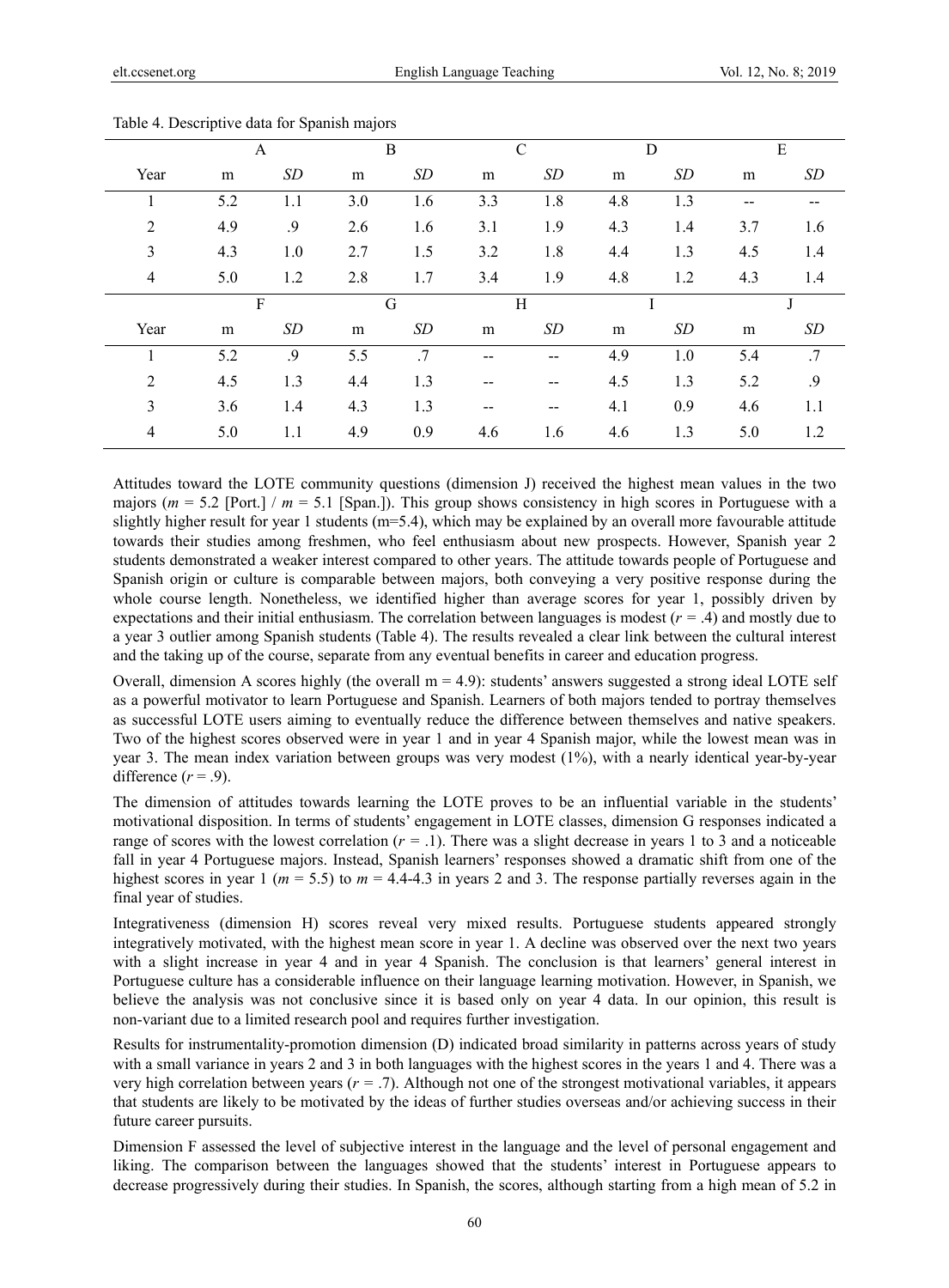year 1, drop significantly in year 2, reaching a very low score in year 3. However, there was a clear upward turn in the final year of studies. Low correlation  $(r = .4)$  reflects the marked and steady decline in the agreement index for Portuguese students.

The motivational influence of dimension I (cultural interest) was relatively strong with an overall mean of 4.3. Students revealed an interest in Portuguese and Spanish mass media and popular culture. There was a very high correlation trend through the years  $(r = .8)$ , although agreement indexes were notably higher for Spanish majors compared to Portuguese. However, as we can infer from data in Table 3, if Spanish students' enthusiasm about Spanish culture fluctuates, it withers progressively with Portuguese majors.

The results for dimension E (travel) were unexpected. Regarding its motivational force, the travel orientation variable seems to be unremarkable. The second highest anti-correlation index  $(r = -0.8)$  was mostly due to a marked increase in interest in travel by the Spanish majors in the last two years (+20 % in comparison to Portuguese), which was the opposite of the Portuguese students' response. However, it was interesting to observe a continuing decline in scores among Portuguese majors in comparison to score fluctuations from Spanish majors, although there was an underlying upward trend. Again, this conclusion is far from definite since year 1 data were not taken into consideration, as seen in Table 3.

Parental anticipation (dimension C) is traditionally believed to be a powerful motivational factor for Chinese students. Nonetheless, it was one of the lowest-ranked variables among those analysed (overall  $m = 3.4$ ). Anti-correlation between languages was moderate/strong ( $r = -0.6$ ), with Spanish agreement indexes remaining fairly constant through the years. The highest discrepancies were found between year 1 and year 2 (19%) where it raised by 0.5 (median) for Portuguese but dropped by 0.2 for Spanish. It might signify a perceived disconnection between students' background and their own choices made regarding their future life journey.

The ought-to LOTE self (dimension B) was the lowest ranked motivational variable in both languages (overall *m*  $= 3.0$ ). The difference in terms of percentage was relatively high (16%) with a strong anti-correlation between languages  $(r = -0.8)$ . Students seemed to not recognise social expectations as a motivating force. We may conclude cautiously that external restrictions are of very little influence on shaping students' motivation to study Portuguese/Spanish. In Portuguese, mean scores demonstrated a minimum positive change by 0.2 between year 1 and year 4, whilst in Spanish, the trend is reversed.

To summarise, the correlations between the agreement indexes varied considerably over the years according to the investigated categories. Within the spectrum, we found very strong correlations (dimensions A, D, H and I), strong anti-correlations (dimensions B, C, E) and weak correlations (dimensions F, G, and J). Anti-correlations are the easiest to understand due to either a common increase or decrease in interest through the years regarding the subject in question. Weak correlations and anti-correlations are more complex to explain but a strong factor appears to be the higher variability between the different years' responses for the Spanish cohorts. This could be due to the slightly different motivation in learning aims between the languages. While Portuguese was seen as a relevant career-enhancing skill in Macau, learning Spanish had a stronger personal/cultural/leisure dimension.

## *3.3 Relationships Between Motivational Variables and Gender*

Two-way ANOVA tests were conducted against two dependent variables: major and gender. Levene's test for equality of variances was found to be violated in ought-to LOTE dimension (B)  $[F(3,177) = 3.747, p = 0.012]$ . Owing to this violated assumption, the degree of freedom was adjusted. Two-way ANOVA tests of between-subject effects revealed no statistically significant interactions between two independent variables – gender and major and the dependent variables – analysed dimensions.

Independent samples t-tests were also carried out to examine the relationships between motivational variables and gender and to ascertain to what degree Portuguese and Spanish language learning motivation could be gender-related. The results showed that in all cases males scored quite higher above average in comparison with females. Looking at the Portuguese students first, significant differences were observed in three dimensions: ought-to LOTE self, family influence, and attitudes toward learning LOTE. Males scored higher on item B8 "Studying Portuguese is important to me because other people will respect me more if I have knowledge of Portuguese'; item G2 "Do you always look forward to Portuguese classes?"; item G3 "Do you find learning Portuguese really interesting?". Females scored higher in item C2 "My parents encourage me to study Portuguese in my free time". The effect size in all items was very small, indicating that even though the gender differences were statistically significant, their extent makes them ignorable (see Table 5). Taken into account all findings suggests that for men 'losing face' and disappointing expectations were stronger motivators in terms of commitment to the courses. As per the relatively higher scores for items G2 and G3, they probably were the result of different gender attitudes towards a subject that includes a higher level of social interaction than other,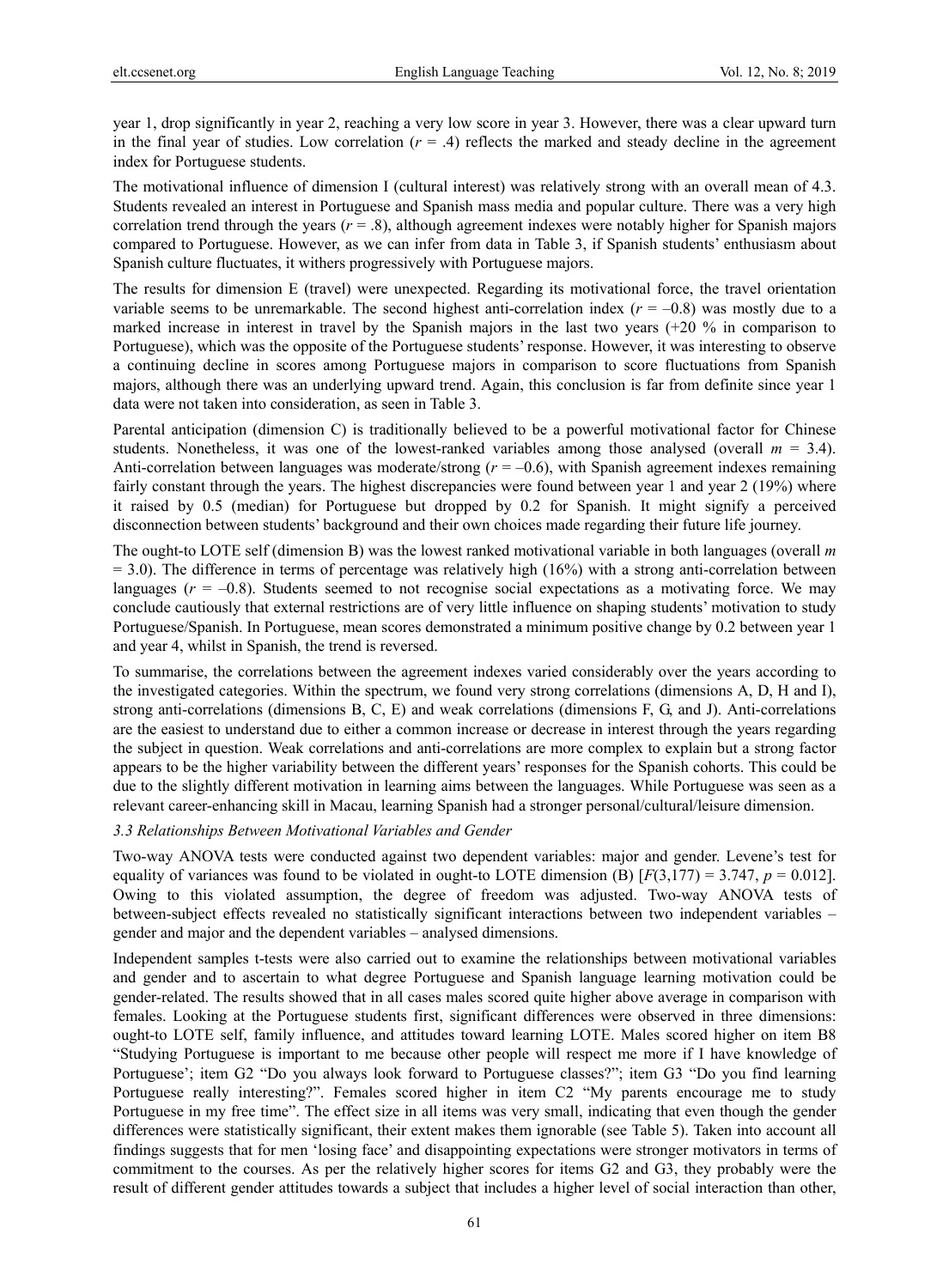more lecture-based academic disciplines. This would offer the more socially awkward males the opportunity to relax and to express their feelings.

Parents within the Chinese cultural framework see the education of their children with subtle variations between genders: this would explain why females feel a stronger encouragement (or perhaps pressure) to do schoolwork during their free time. The ought-to LOTE self-variable appeared strongly skewed, with an agreement mean score nearly 10% higher for the males. Just two other variables differ between responses: instrumentally-promotion and integrativeness (both  $\sim$  0.27). These three dimensions have in common the emphasis on career-drive as a priority, which motivates males more in their language learning. In particular, Portuguese was seen as a tool for improving employment opportunities and faster promotion. However, we need to emphasise that the extent of these variations, although real and consistent, were modest both in range (3 out of 10 dimensions) and representation given that female cohorts outnumber males by 3 to 1.

| Question       | Gender  | N  | m    | <b>SD</b> |         | Sig. | Effect size | $\boldsymbol{p}$ |
|----------------|---------|----|------|-----------|---------|------|-------------|------------------|
| B <sub>8</sub> | males   | 21 | 3.9  | 1.26      | .34     | .013 | .001        | 0.022            |
|                | females | 74 | 3.41 | 1.53      |         |      |             |                  |
| C2             | males   |    | 4.57 | 1.57      | $-1.33$ | .02  | .003        | 0.025            |
|                | females |    | 5.05 | .99       |         |      |             |                  |
| G2             | males   |    | 4.86 | .79       | 1.382   | .02  | .02         | 0.012            |
|                | females |    | 4.55 | 1.16      |         |      |             |                  |
|                | males   |    | 4.85 | .85       | .778    |      | .02         | 0.038            |
| G <sub>3</sub> | females |    | 4.68 | 1.21      |         |      | .044        |                  |

Table 5. T-Test results for Portuguese majors

Among Spanish majors, t-test revealed significant gender-related differences in eight items in four dimensions: ought-to LOTE self, instrumentality-promotion, travel orientation, and integrativeness (see Table 6). Males scored higher in item B2 "Learning Spanish is necessary because people surrounding me expect me to do so"; item B5 "Studying Spanish is important to me in order to gain the approval of my peers/teachers/family"; item B6 "I have to study Spanish, because if I do not study it, I think my parents will be disappointed with me"; item B9 "It will have a negative impact on my life if I don't learn Spanish"; item D7 "Studying Spanish is important to me because I would like to spend a longer period living abroad (e.g. studying and working)"; item H1 "How important do you think learning Spanish is in order to learn more about the culture and art of its speakers?" and item H3 "How much do you like Spanish?".

Females scored higher on only one item, E1 "Learning Spanish is important to me because I would like to travel internationally". Males are clearly more affected by the expectations of family, peers, and self. They also apply a more practical and career-oriented motivation to their study, planning to live abroad and integrate in their country of choice. Females instead scored higher motivational drive in terms of temporary travelling strongly linked to leisure. The medium effect size was identified in two instances related to integrativeness H1 and H3, which signifies statistically important magnitude for these aspects.

| Question       | Gender  | N  | m    | <b>SD</b> |       | Sig. | Effect size | p     |
|----------------|---------|----|------|-----------|-------|------|-------------|-------|
|                | males   | 17 | 3.00 | 1.97      | .777  | .011 | .007        |       |
| <b>B2</b>      | females | 69 | 2.6  | 1.33      |       |      |             | 0.013 |
| B <sub>5</sub> | males   |    | 3.24 | 1.95      | .955  | .035 |             |       |
|                | females |    | 2.75 | 1.44      |       |      | .01         | 0.03  |
|                | males   |    | 3.41 | 2.00      |       |      |             |       |
| <b>B6</b>      | females |    | 2.33 | 1.52      | 2.078 | .04  | .05         | 0.026 |

Table 6. T-Test results for Spanish majors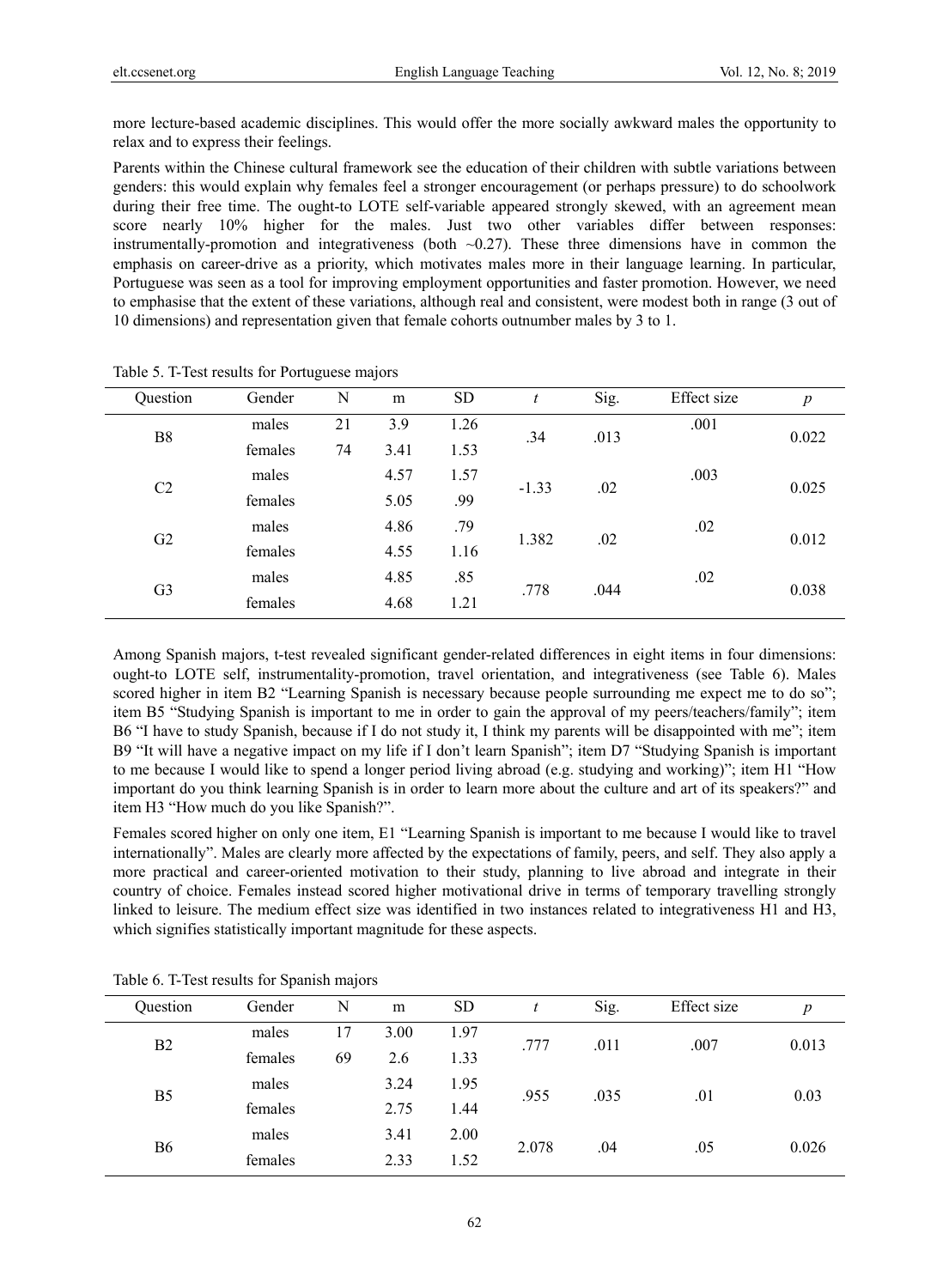| <b>B</b> 9     | males   |    | 2.82 | 1.88 | 1.957   | .04  | .04  | 0.03  |  |
|----------------|---------|----|------|------|---------|------|------|-------|--|
|                | females |    | 1.88 | 1.25 |         |      |      |       |  |
| D7             | males   |    | 4.76 | 1.75 | .480    | .03  |      |       |  |
|                | females |    | 4.55 | 1.13 |         |      | .003 | 0.007 |  |
| E1             | males   | 9  | 3.78 | 1.92 | $-.783$ | .045 | .009 | 0.036 |  |
|                | females | 54 | 4.29 | 1.24 |         |      |      |       |  |
|                | males   | 3  | 6.00 | .00  |         |      | .44  | 0.015 |  |
| H1             | females | 12 | 5.25 | .75  | 3.447   | .005 |      |       |  |
| H <sub>3</sub> | males   |    | 6.00 | .00  |         |      | .68  | 0.045 |  |
|                | females |    | 4.83 | .72  | 5.631   | .000 |      |       |  |
|                |         |    |      |      |         |      |      |       |  |

Overall, Spanish learners' responses (in contrast to Portuguese majors) were much more strongly differentiated by gender, with males scoring higher average agreement responses in all but three dimensions: parental encouragement, travel orientation, and attitudes to the LOTE community, all of which were nearly identical. It is not unexpected to find gender to be of some significance in intra-family interactions in terms of filial piety in Confucian cultures. A predilection for travel relates more closely to an individual's personal interests rather than their gender. Yet, based on the surveyed students, both males and females agreed that learning Spanish could increase travel opportunities to Spanish-speaking countries. This also explains the students' favourable attitude to the countries where the language is spoken. The widest gap is related to attitudes toward learning Spanish, with males scoring an average 0.61 (*m*) higher than females. All the other dimensions scored high, especially in comparison to Portuguese, with averages higher than 0.4 (*m*).

In terms of the differences between males' mean factor score when comparing the two languages, the results show all scores to be higher for Spanish. The comparison revealed predominantly larger differences between the mean scores for variables A, F, and G (Ideal LOTE self, interest in the language, attitude towards the language). That is, male students majoring in Spanish presented stronger motivation for the construct of an ideal LOTE self (A) (*m* dif. =.45) compared to their Portuguese major counterparts. The results indicated the learners' stronger interest (F) (*m* dif. =.42) and a positive attitude to learning Spanish (G) (*m* dif. =.50). However, we believe that gender-related differences regarding motivational variables should be approached with caution due to the unequal sample sizes and should be investigated further in future studies.

## *3.4 Findings From Interview Data*

Face-to-face interview data provided further insight into Chinese learners' motivation to study Portuguese and Spanish. Altogether, 55 interviewees (hereafter presented using pseudonyms) produced a total of 85 quotations. Figure 1 presents the overview of the interviews results.





#### Figure 1. Motivational factors for learning Portuguese and Spanish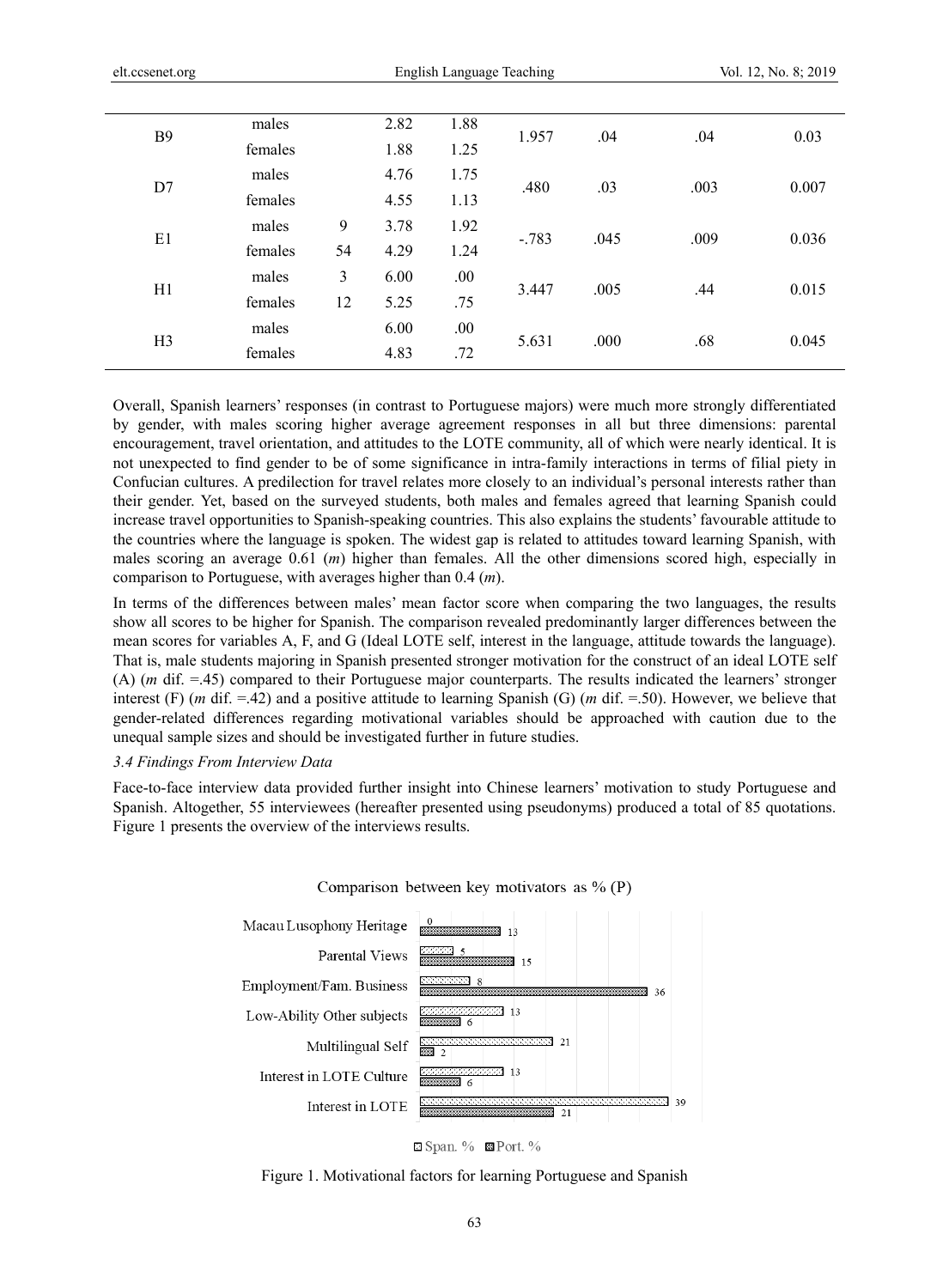Similar to questionnaire results, interview findings indicated interest in LOTEs as a powerful motivation factor among learners of both majors. As one Portuguese major student commented: "I like studying foreign languages best" (Shimley, year 3). However, it is interesting to note that although students perceive the importance of English as the world's *lingua franca*, they reported reluctance to carry on further studies due to "subject fatigue", English having been part of the Chinese national curriculum since their childhood. All interviewees claimed to be satisfied with their English proficiency and do not perceive any need to further their language development. As one student explained: "I was studying this language (English) for basically my whole life, since I was two. I don't think it can make any difference if I study English at the university and I don't want to" (Fernando, Spanish major, year 3).

Triangulation of quantitative and qualitative findings revealed that some learners pointed to the advice from their parents as the major factor for their choice. Fifty-three of the learners interviewed in both majors received full parental support and encouragement in terms of their major choice. Only two male learners mentioned their disagreement with the family members. Their fathers apparently expected their sons to have a career in a different line of work that might be described as more 'masculine', as one participant stated: "Actually, my family members didn't support me to choose this major because I could have a better job in my hometown. All my relatives work in the police system. They could help me to get a job" (Samuel, Portuguese major, year 3).

In some responses, students emphasise their perceived aptitude to study a LOTE. As one Portuguese major student elaborated: "I think I am talented in studying languages. I was good at English in school, so I can manage another foreign language easily" (Francisca, year 3).

Additionally, three Portuguese and five Spanish students said that their past poor academic achievements in science and social science classes led them to choosing a LOTE to avoid these subjects at university. Some also view languages as "easier" majors. For example, one participant said: "Because in the high school I studied humanities and I hated Math. I don't want to do any calculations anymore. I think Spanish is easier than other majors" (Alicia, Spanish major, year 4).

Four out of the 55 interviewed learners acknowledged their choice of major was due to their keen interest in Portuguese and Spanish sports and pop culture. Two students even transferred from English major to Spanish for this reason: "I am a huge fan of football. I like Messi. So I transferred to study Spanish." (Cecelia, year 3)

Yet, year 2 Portuguese majors (8 out of 11 students) admitted to a very limited understanding of Portuguese-speaking countries' cultures, which resulted in negatively biased perceptions. Students repeatedly used phrases like "people are lazy", "people seldom take a shower", and "countries are not developed" when talking about the Portuguese-speaking countries. Unlike year 2, year 3 Portuguese majors expressed a more positive attitude towards the Portuguese culture describing it as "different", "interesting" although "hard to understand" as a participant said: "I like Portuguese culture because their pace of life is very slow, is very easy and comfortable to live. (Yara, year 3)

These results are not surprising, given that 15 out of 20 year 3 students had visited Portugal in the first semester of their year 3 compared to no students in year 2.

Answers from Spanish majors are completely the polar opposite: 23 out 24 interviewees expressed strong positive attitudes towards the cultures of Spanish-speaking countries. In particular, 19 out of 24 Spanish majors learners travelled to Spain and 3 visited other European countries as exchange students or as part of their field studies. They perceive Spanish culture as "passionate" and "fascinating" and people are viewed as "outgoing", "enthusiastic", and "emotional". As a male student said "The Spanish culture is quite distinguished compared to Chinese culture and it's interesting. What attracts me most in Spain is that people are more open-minded than in China." (Julio, year 4)

Regarding the significant differences in motivation between the learners of two majors, the most frequently reported were employability perspectives (EFB), Multilingual self (MS), and Macau's Lusophonic heritage (MLH).

In contrast to Spanish majors, employability was a strong motivation factor for the Portuguese students (17 instances in Portuguese vs. 3 in Spanish), which not surprising is given their awareness of the recent One Road One Belt initiative. Thus, learning Portuguese is perceived as a long-term investment in terms of future job opportunities since Mavis mentioned: "I think Portuguese is more prospective than Spanish because China is trading with Portugal, One Belt One Road initiative" (Mavis, Portuguese major, year 3).

Due to its historical links with Portugal, Macau is perceived by the Portuguese majors as a unique learning hub within China. Six learners (compared to no respondents in Spanish majors) specifically targeted this city to study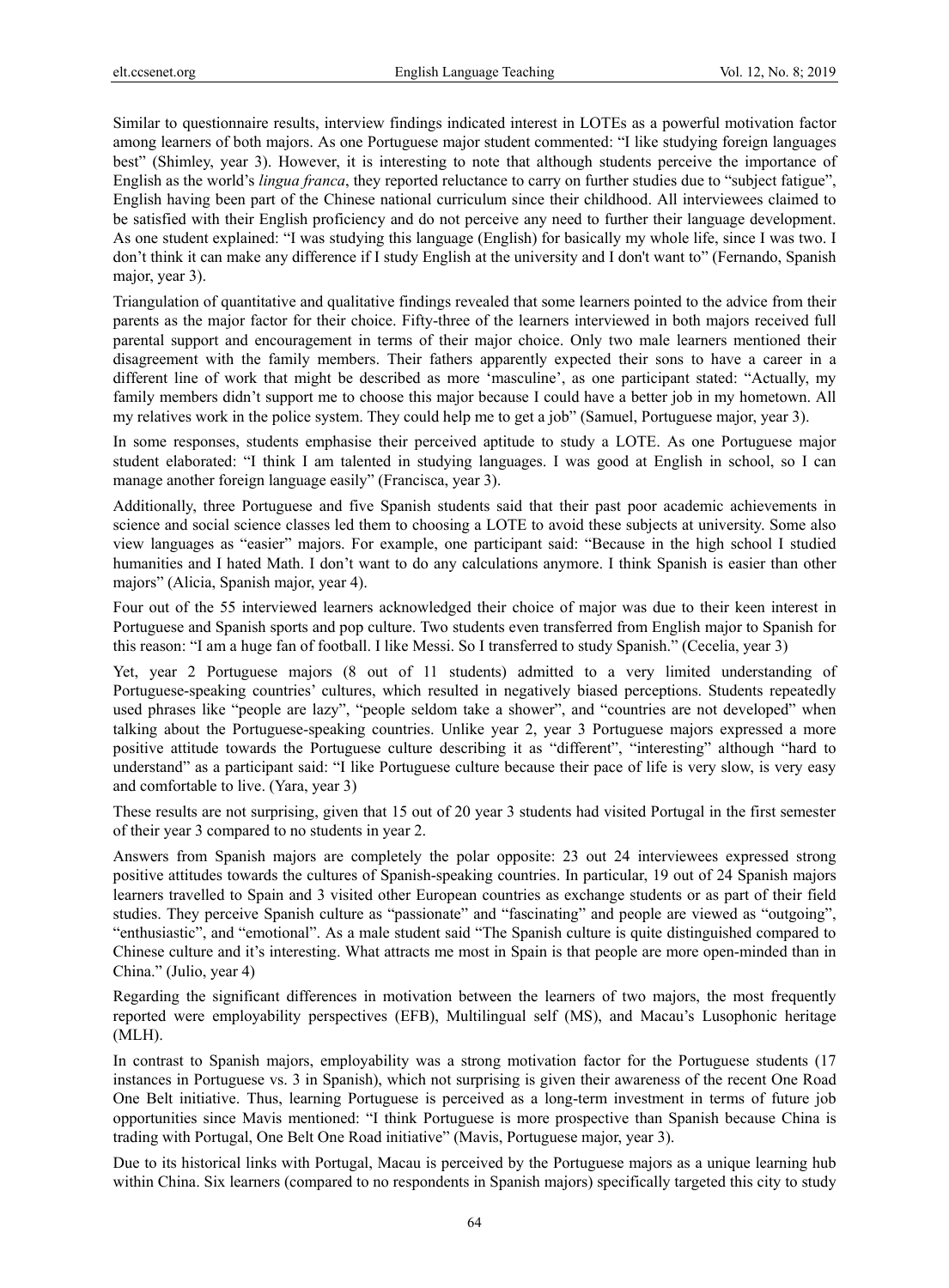Portuguese. For example, Charlotte said: "I think Macau is a good city which uses Portuguese as an official language" (Charlotte, year 3).

In contrast to Portuguese, Spanish learners voiced plurilingual aspirations as a key motivational factor to study this LOTE. The respondents' aim to achieve high Spanish proficiency is clearly associated with LOTE culture appreciation. They perceive Spanish's usefulness in multinational and multicultural environments. While talking about their travelling experiences overseas, five interviewees described situations when the knowledge of Spanish helped them to get out of difficult situations in Italy and France. Victoria believed that "It [Spanish] was very useful when I travelled in Italy. I don't know Italian but when I was in a train station, I asked people in Spanish and they understood" (Victoria, year 3).

## **4. Discussion**

This study investigates and compares motivational bases for Portuguese and Spanish language study among Chinese students. In general, they recognised the importance of the LOTEs languages in their future professional and personal development.

The findings highlight how students self-select these LOTEs as their majors based on their personal (intrinsic) interest. The data illustrated that students of both majors were strongly motivated to become proficient LOTE speakers. However, Spanish-major students demonstrated a stronger ideal LOTE self-compared to Portuguese majors. One of the possible reasons for this result is that they are more intrinsically motivated than their Portuguese counterparts, whose learning behaviour is directly (i.e., employment opportunities) and indirectly (local heritage, relations) shaped by extrinsic local benefits.

In the case of Spanish majors, aside from those unidentified students who might share a direct link with Spanish culture (maybe through either family or business ties), the language represented a primarily personal interest with possible future vocational use.

The independence of language choice was also revealed as being the least significant in relation to students' language learning motivation of both majors in the strong correlation between the ought-to LOTE self and parental encouragement variables. The interplay between these two variables was not unexpected. For the ought-to LOTE self, our results corroborate Dörnyei and Al-Hoorie's (2017) findings that ought-to LOTE self may represent a minor aspect in language learning motivation when it is separated by a vast geographic/cultural distance (like Spanish in Macau), given that the ought-to LOTE self is all about obligations. Following the tenet of filial piety as one of the central values in Chinese society, students tended to adapt their ambitions based on their parents' expectations. However, in practice, the motivational dispositions of university students were only marginally affected by the motivational factors of societal conventions and family influence in comparison to the pre-university stage. These results mirror You and Dörnyei's (2014) findings relating to the motivational factor power of avoiding "losing face" (p. 514).

Ryan and Deci (2000, p. 71) concluded that "social environments can facilitate or forestall intrinsic motivation" and "autonomy – supportive parents, relative to controlling parents, have children who are more intrinsically motivated". These results are culturally specific as shown by a study by McEown et al. (2017), which identified a noticeable influence of social factors on the ideal LOTE self in the Japanese context and deserves further cross-cultural analysis.

Additionally, our results partially align with Csizér and Dörnyei (2005, p. 29), who regard instrumentality-promotion as one of the representations of one's ideal self. However, the data showed very weak correlations between these variables in general and even weaker ones for Spanish majors. We conclude that, on the whole, students did not perceive a LOTE competence as crucial for their career development but only a complementary skill aimed at improving future career opportunities. One possible explanation lies in the choice of students' minors. According to background data, 41% of the Portuguese-major students took courses in the School of Business and 37% in the Faculty of Hospitality and Tourism Management, while 47% of Spanish language learners minor in business courses. One of the possible implications is the emergence, or in some contexts increased prevalence, of 'LOTE for Specific Purposes' (LOTESP) in specific language learning milieus such as hospitality training. The use of materials to teach Portuguese for the hospitality industry needs was mirrored at a rival tertiary institution in Macau (The Institute for Tourism Studies or IFT) and the major local course provider for public, open-enrolment Portuguese classes (the Portuguese Institute of the Orient or IPOR) had several professional specialism language courses available (IPOR, 2018).

The local administration in Macau, driven by the Chinese central government policies of extending economic ties and influence around the globe, known as the One Belt One Road programme), has been fostering closer and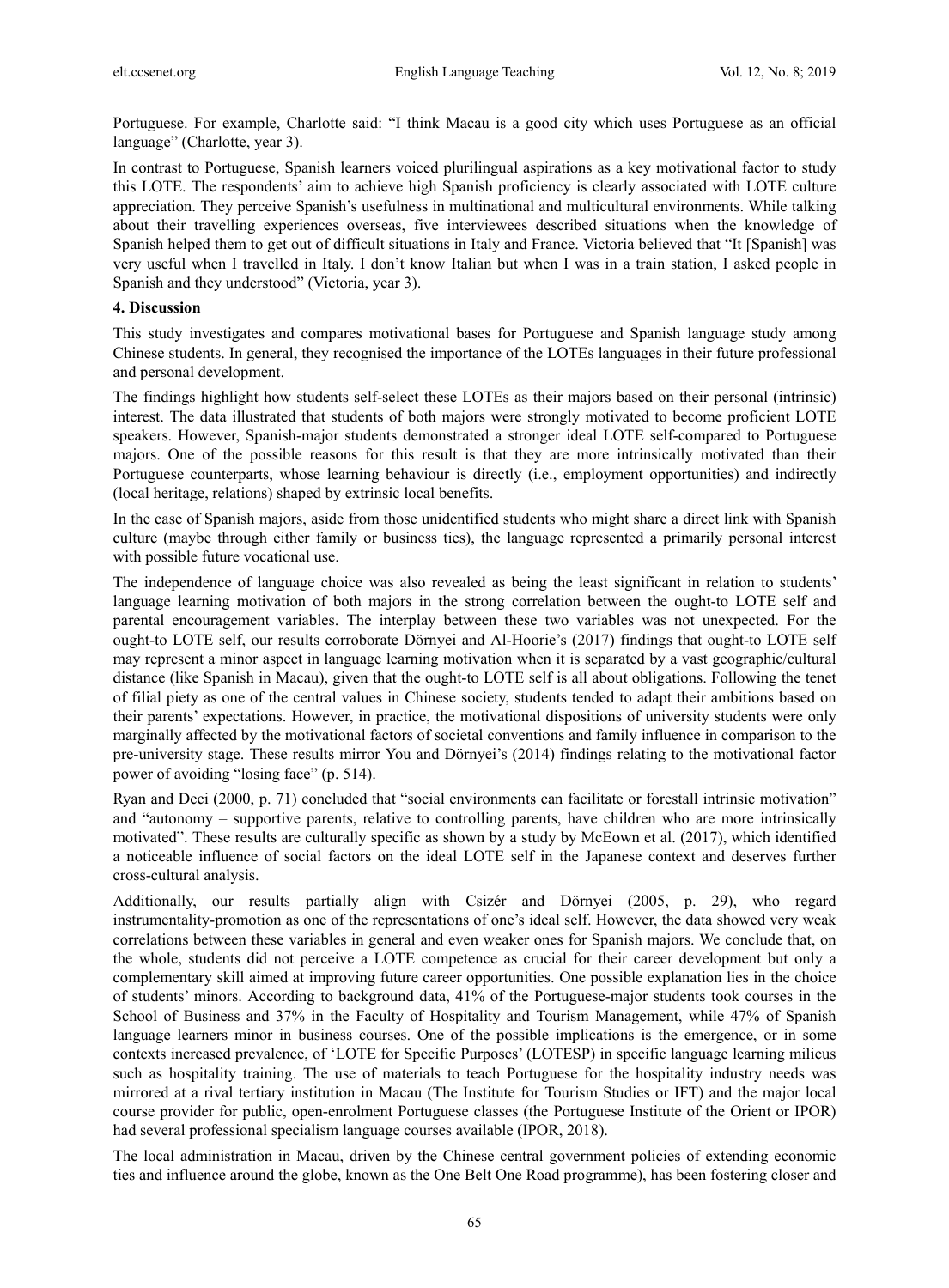closer ties with Lusophonic countries, mostly aimed at emerging African economies with Portuguese cultural ties (i.e., former colonies) and Brazil. Thus, apart from the local heritage and language requirements for employment, Macau has been selected as a location of various conventions and seminars relating to the Portuguese language. Further, a number of Macanese citizens of Chinese heritage hold Portuguese/EU passports, giving them rights of work and abode in Europe, making the study of language attractive if not immediately necessary.

Spanish students instead enrolled mostly to add to their multilingual arsenal, which often encompasses two forms of Chinese (Cantonese and Mandarin) and English. Spanish ranks fourth in the most spoken language in the world (following Chinese, English, and Hindustani) and first among Latin languages, making it the most natural choice as a LOTE for aspiring plurilinguals. Indeed, this study found that in general sociocultural factors have a confined influence on motivated learning behaviour for Spanish majors, where students are weakly integratively-driven to become ideal LOTE speakers, unlike Portuguese students, who were strongly integratively motivated. Busse (2017, p. 578) and others (i.e., Henry, 2017) reported that about 9% of students hold positive attitudes towards foreign languages and stress how the image of an ideal self, speaking various languages can strongly influence learning motivation. This ideal future self, carried forth throughout the language learning process, makes the learning purposeful and in its stronger manifestations turns the acquisition process into the crafting of a positive self-image, rather than looking at language study just as an unavoidable chore. The fixed mindset of compulsory efforts being purposelessly foisted on the student, gives way to a vision-driven view, where the learner sees a future when the target language is used effectively, promoting ownership of the process and tying self-esteem into the language development journey.

Although the findings revealed students' keen interest in the Portuguese and Spanish language, culture and lifestyle, they did not aspire to assimilate into the target language community. These results support those from Khong et al.'s (2017) and are consistent with Dörnyei and Al-Hoorie's (2017, p. 465) opinion that "the motivation to study LOTEs is usually associated with the generation of positive attitudes toward this community". This may seem contradictory since the same learners who hold positive outlooks towards the TL community (as they perceive it) do not seek integration into that community as a likely outcome of their learning. However, positive perceptions and desire to integrate are not synonymous, nor are they inevitably tied to language learning. English is widely used as a global *lingua franca* by users who may be indifferent, ambivalent or even hostile to the perceived cultures of 'inner-circle' (Krachu, 1992) English-speaking countries. Of course, cultural esteem promotes positive feelings about the target language which can positively impact learning, but the goal of integration is independent of this and only applicable in certain contexts. The young globalised cosmopolitans studying here, learning languages from southern Europe from a Chinese perspective, were targeting use, not integration. They like the culture of the TL and wish to be comfortable and competent with it one day, but do not strive to be incorporated into that cultural milieu.

That said, results from this research showed LOTEL motivation increasing after learners have had the opportunity to visit the TL countries (Spain and Portugal) as part of their learning program. Given that LOTEL motivation increases with learner experience of the LOTE as a living language, interaction with the target language community, and by extension, some aspects of the culture of the origin nation, promotes learner positivity.

Contexts supportive of autonomy, competence, and relatedness were found to foster greater internalization and uptake of learning than contexts that thwart the satisfaction of these needs. This study also found that motivation lags in the middle years and picks up again at the end of the course, especially for Spanish. This difference can be accounted for partly because Spanish is a largely intrinsic choice of majors, whereas the choice to study Portuguese links with both intrinsic and extrinsic factors in this context.

Differences between genders regarding instrumentally-promotion and integrativeness shows some modest evidence that career advancement motivators to be stronger among males.

## **5. Conclusions**

This study finds that the choice between Spanish and Portuguese as a LOTE for students based in Macau is motivated by different needs. Unlike Spanish, Portuguese has strong local socio-cultural ties and is still commonly used in business and law practices in Macau. Consequently, most students take up Spanish either for personal interest or to augment their polylingual arsenal.

The data showed that during the length of the four-year course both interest and motivation decline progressively for the Portuguese cohorts. Comparatively, Spanish learners appear to rekindle their interest at the end of year three, presumably triggered by the time spent in an educational institution in Spain as part of their course. The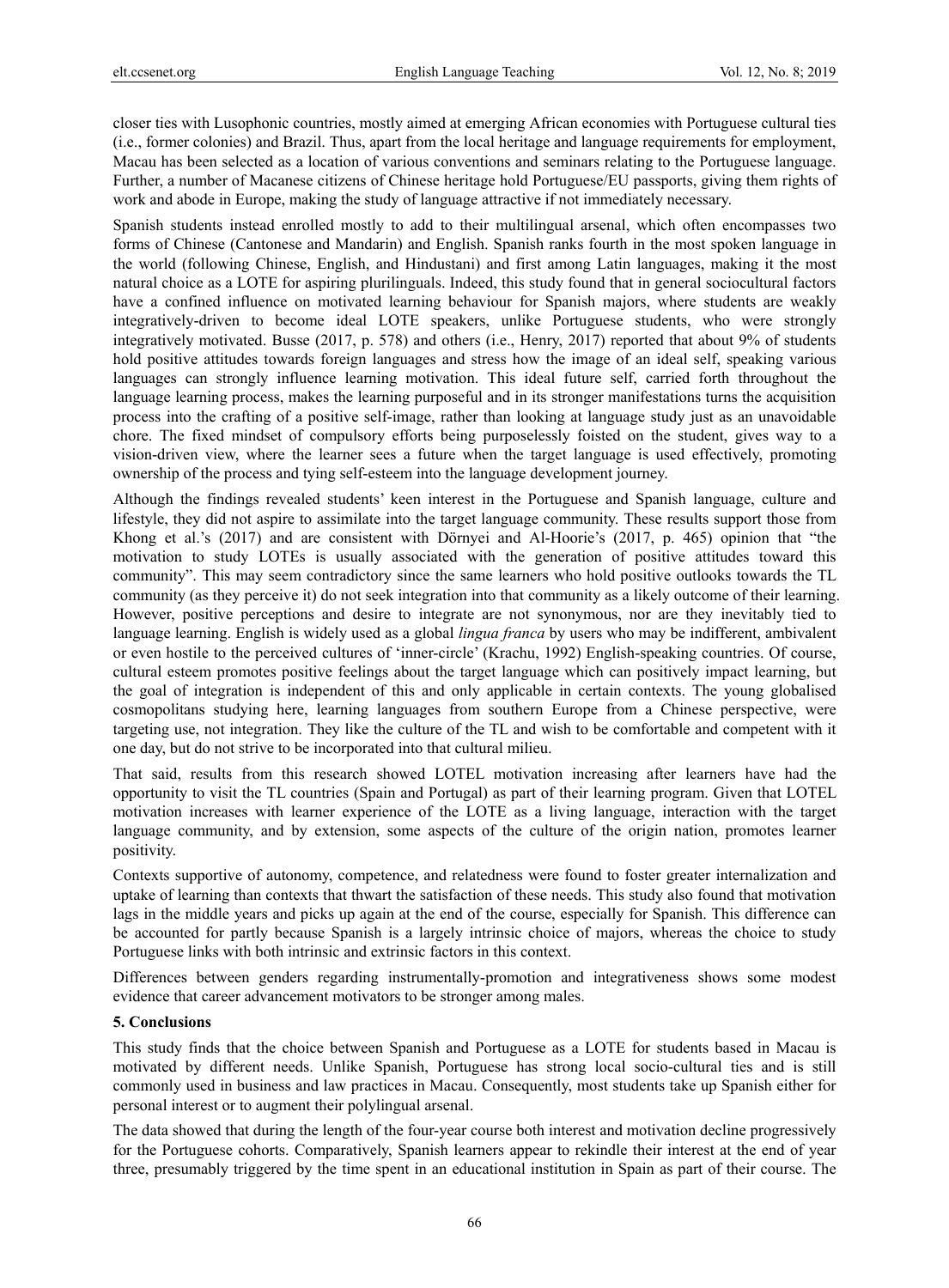study finds only modest gender differences in both majors, mostly relating to comparatively stronger career advancement motivators in males.

The results show that the selection of LOTE languages is driven by several motivators relating to personal circumstances but also cultural perceptions and biases. In essence, the two main factors appear to boil down to the 'usefulness' of the language in terms of career/job development and to the TL's broader cultural appeal: their relative weight will tilt the balance towards one LOTE instead of the other.

When planning to introduce a new LOTE major, these considerations should be taken into account in forecasting potential uptake and success of the courses.

## **Acknowledgments**

Sincere thanks to Prof. Kata Csizér for her insightful comments.

#### **References**

- Bilrero, A. (2018). Promising future for Portuguese language in China. *Macao*. Retrieved from https://www.macaomagazine.net/china/promising-future-portuguese-language-china
- Bruner, J. S. (1966). *Toward a Theory of Instruction*. Cambridge: Harvard University Press.
- Busse, V. (2017). Plurilingualism in Europe: Exploring Attitudes Toward English and Other European Languages Among Adolescents in Bulgaria, Germany, the Netherlands, and Spain. *Modern Language Journal, 101*(3), 566-582. https://doi.org/10.1111/modl.12415
- Cho, Y. (2012). The relationship between L2 learning motivation and context among Korean EFL students. *English Teaching, 67*(1), 79-105. https://doi.org/10.15858/engtea.67.1.201203.79
- Crystal, D. (2011). The Consequences of International English*. In a Word: The Social, Economic and Political Impact of Spanish and English.* Madrid. The Cervantes Institute & The British Council.
- Csizér, K., & Dörnyei, Z. (2005). The Internal structure of Language Learning Motivation and Its Relationship with Language Choice and Language Effort. *The Modern Language Journal, 89*(1), 19-36. https://doi.org/10.1111/j.0026-7902.2005.00263.x
- Creswell, J. W. (2012) *Educational Research: Planning, Conducting and Evaluating Quantitative and Qualitative Research* (4th ed.). Boston: Pearson.
- Dörnyei, Z., & Al-Hoorie, A. H. (2017). The Motivation Foundation of Learning Languages Other Than English: Theoretical Issues and Research Directions. *The Modern Language Journal, 101*(3), 455-468. https://doi.org/10.1111/modl.12408
- Dörnyei, Z. (2005). *The psychology of the language learner: Individual differences in second language acquisition*. Mahwah, NJ: Lawrence Erlbaum. https://doi.org/10.1177/0261927X05281424
- Dörnyei, Z. (2007). *Research methods in applied linguistics: Quantitative, qualitative and mixed methodologies*. Oxford: Oxford University Press.
- Dörnyei, Z. (2009). The L2 Motivational Self System. In Z. Dörnyei, & E. Ushioda (Eds.), *Motivation, language identity and the L2 self* (pp. 9-42). Bristol: Multilingual Matters. https://doi.org/10.21832/ 9781847691293-003
- Dörnyei, Z. (2010). The motivation questionnaires used in the 2008-2009 comparative survey project in Japan, China and Iran. Retrieved from https://docs.wixstatic.com/ugd/ba734f\_9eb33f968ccf47f4a170c8d2e5838 c1b.pdf?index=true
- Gardner, R. C., & Lambert, W. E. (1972). *Attitudes and Motivation in Second Language Learning*. Boston: Newbury House.
- Henry, A. (2017). L2 Motivation and Multilingual Identities. *The Modern Language Journal, 101*(3), 548-565. https://doi.org/10.1111/modl.12412
- Khong, H.-K., Hassan, N. H., & Ramli, N. (2017). Motivation and Gender Differences in Learning Spanish as a Foreign Language in a Malaysian Technical University. *Malaysian Journal of Learning and Instruction, 14*(2), 59-83. https://doi.org/10.32890/mjli2017.14.2.3
- Kachru, B. B. (1992). *The Other Tongue: English across cultures*. University of Illinois Press.
- Learn Portuguese! [Brochure]. (2018). Macau, China: Instituto Portugues do Oriente (Macau). Retrieved from http://ipor.mo/clp/